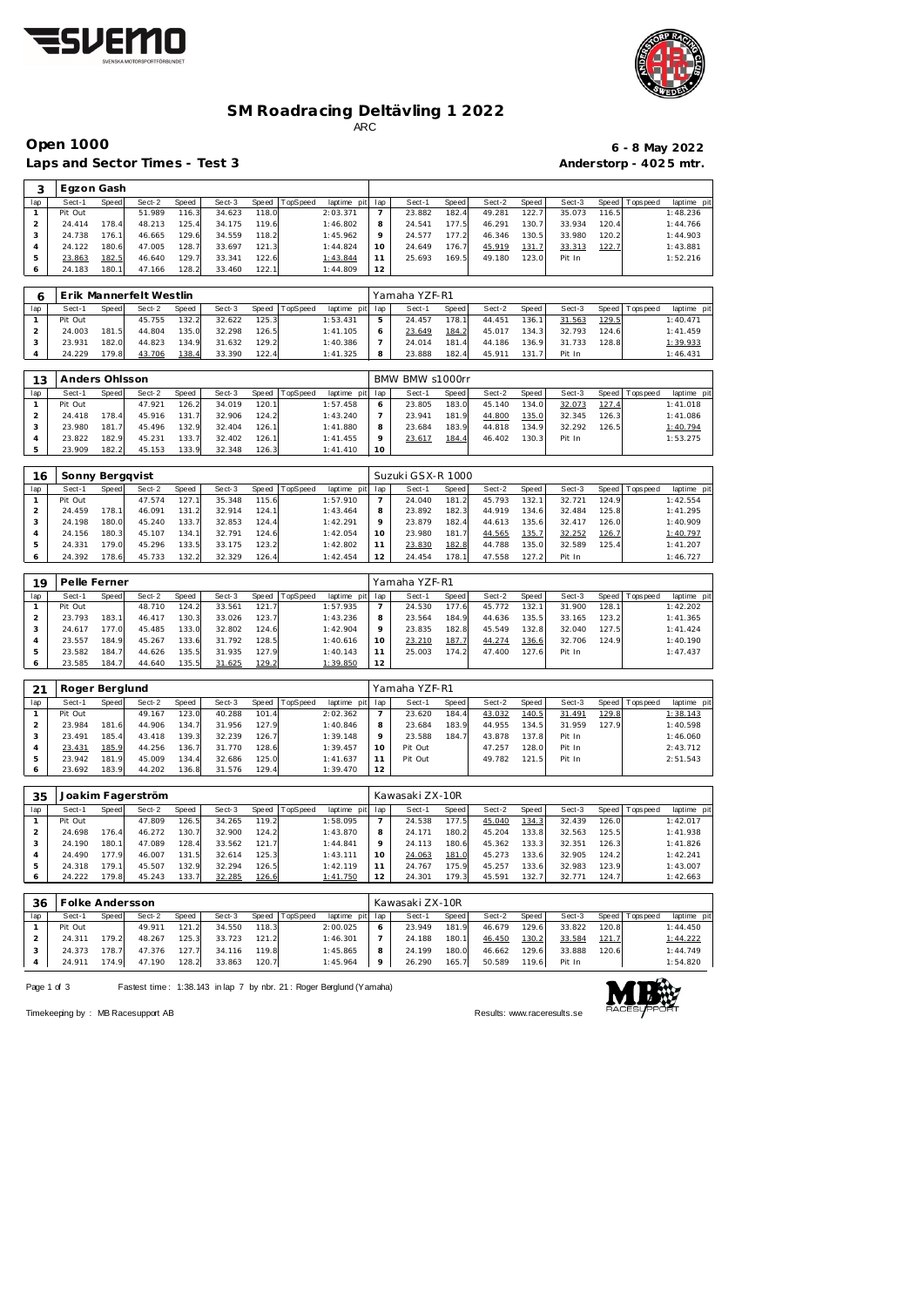



### **SM Roadracing Deltävling 1 2022**

ARC

Laps and Sector Times - Test 3 **Anderstorp - 4025 mtr.** 

# **Open 1000 6 - 8 May 2022**

| 5                              | 23.927            | 182.1            | 47.121           | 128.4          | 33.795            | 120.9          |          | 1:44.843                | 10                            |                  |                |                  |                       |                  |                |             |                         |  |  |  |
|--------------------------------|-------------------|------------------|------------------|----------------|-------------------|----------------|----------|-------------------------|-------------------------------|------------------|----------------|------------------|-----------------------|------------------|----------------|-------------|-------------------------|--|--|--|
|                                |                   |                  |                  |                |                   |                |          |                         |                               |                  |                |                  |                       |                  |                |             |                         |  |  |  |
| 47                             |                   | Premtim Alili    |                  |                |                   |                |          |                         | Yamaha YZF-R1                 |                  |                |                  |                       |                  |                |             |                         |  |  |  |
| lap                            | Sect-1            | Speed            | Sect-2           | Speed          | Sect-3            | Speed          | TopSpeed | laptime pit             | lap                           | Sect-1           | <b>Speed</b>   | Sect-2           | Speed                 | Sect-3           | Speed          | T ops pee d | laptime pit             |  |  |  |
| $\mathbf{1}$<br>$\overline{a}$ | Pit Out<br>24.905 | 174.9            | 51.715<br>47.179 | 116.9<br>128.2 | 33.975<br>33.288  | 120.3<br>122.7 |          | 2:02.618<br>1:45.372    | 6<br>7                        | 24.487<br>24.341 | 177.9<br>179.0 | 46.291<br>50.684 | 130.7<br>119.3        | 32.979<br>33.479 | 123.9<br>122.0 |             | 1:43.757<br>1:48.504    |  |  |  |
| 3                              | 24.773            | 175.8            | 46.805           | 129.2          | 33.184            | 123.1          |          | 1:44.762                | 8                             | 24.728           | 176.2          | 47.388           | 127.6                 | 34.431           | 118.7          |             | 1:46.547                |  |  |  |
| $\overline{4}$                 | 24.549            | 177.4            | 47.020           | 128.6          | 33.180            | 123.1          |          | 1:44.749                | 9                             | 24.791           | 175.7          | 51.215           | 118.1                 | Pit In           |                |             | 1:55.809                |  |  |  |
| 5                              | 24.761            | 175.9            | 48.560           | 124.5          | 33.953            | 120.3          |          | 1:47.274                | 10                            |                  |                |                  |                       |                  |                |             |                         |  |  |  |
|                                |                   |                  |                  |                |                   |                |          |                         |                               |                  |                |                  |                       |                  |                |             |                         |  |  |  |
| 54                             | Andrée Gruber     |                  |                  |                | Suzuki GSX-R 1000 |                |          |                         |                               |                  |                |                  |                       |                  |                |             |                         |  |  |  |
| lap                            | Sect-1            | Speed            | Sect-2           | Speed          | Sect-3            | Speed          | TopSpeed | laptime pit             | lap                           | Sect-1           | Speed          | Sect-2           | Speed                 | Sect-3           | Speed          | Tops pee d  | laptime pit             |  |  |  |
| $\mathbf{1}$                   | Pit Out           |                  | 46.067           | 131.3          | 33.245            | 122.9          |          | 1:51.055                | $\overline{7}$                | 23.952           | 181.9          | 45.421           | 133.2                 | 32.264           | 126.6          |             | 1:41.637                |  |  |  |
| $\overline{c}$                 | 25.230            | 172.7            | 45.655           | 132.5          | 32.499            | 125.7          |          | 1:43.384                | 8<br>9                        | 24.089           | 180.8          | 46.332           | 130.5                 | 34.045           | 120.0          |             | 1:44.466                |  |  |  |
| 3<br>$\overline{4}$            | 24.193<br>23.822  | 180.1<br>182.9   | 46.551<br>44.953 | 129.9<br>134.5 | 32.870<br>32.234  | 124.3<br>126.8 |          | 1:43.614<br>1:41.009    | 10                            | 23.690<br>23.843 | 183.9<br>182.7 | 44.461<br>44.701 | 136.0<br>135.3        | 32.633<br>32.512 | 125.2<br>125.7 |             | 1:40.784<br>1:41.056    |  |  |  |
| $\mathbf 5$                    | 23.859            | 182.6            | 45.684           | 132.4          | 32.888            | 124.2          |          | 1:42.431                | 11                            | 23.858           | 182.6          | 45.601           | 132.6                 | 33.142           | 123.3          |             | 1:42.601                |  |  |  |
| 6                              | 24.088            | 180.8            | 45.145           | 134.0          | 32.393            | 126.1          |          | 1:41.626                | 12                            | 24.598           | 177.1          | 46.407           | 130.3                 | 32.801           | 124.6          |             | 1:43.806                |  |  |  |
|                                |                   |                  |                  |                |                   |                |          |                         |                               |                  |                |                  |                       |                  |                |             |                         |  |  |  |
| 60                             |                   | Freddie Svensson |                  |                |                   |                |          |                         |                               | Honda CBR 1000RR |                |                  |                       |                  |                |             |                         |  |  |  |
| lap                            | Sect-1            | Speed            | Sect-2           | Speed          | Sect-3            | Speed          | TopSpeed | laptime pit             | lap                           | Sect-1           | Speed          | Sect-2           | Speed                 | Sect-3           | Speed          | T ops pee d | laptime pit             |  |  |  |
| $\mathbf{1}$                   | Pit Out           |                  | 49.413           | 122.4          | Pit In            |                |          | 1:56.724                | 2                             | Pit Out          |                | 51.470           | 117.5                 | Pit In           |                |             | 6:04.963                |  |  |  |
|                                |                   |                  |                  |                |                   |                |          |                         |                               |                  |                |                  |                       |                  |                |             |                         |  |  |  |
| 61                             |                   | Danny Edling     |                  |                |                   |                |          |                         |                               | Kawasaki ZX-10R  |                |                  |                       |                  |                |             |                         |  |  |  |
| lap                            | Sect-1<br>Pit Out | Speed            | Sect-2<br>52.660 | Speed<br>114.8 | Sect-3            | Speed          | TopSpeed | laptime pit             | lap<br>$\overline{2}$         | Sect-1           | Speed          | Sect-2           | Speed                 | Sect-3           | Speed          | Tops pee d  | laptime pit             |  |  |  |
| 1                              |                   |                  |                  |                | Pit In            |                |          | 2:03.419                |                               |                  |                |                  |                       |                  |                |             |                         |  |  |  |
| 63                             |                   | Jocke Strömberg  |                  |                |                   |                |          |                         | Suzuki GSX-R 1000             |                  |                |                  |                       |                  |                |             |                         |  |  |  |
| lap                            | Sect-1            | Speed            | Sect-2           | Speed          | Sect-3            | Speed          | TopSpeed | laptime pit             | lap                           | Sect-1           | Speed          | Sect-2           | Speed                 | Sect-3           | Speed          | Tops pee d  |                         |  |  |  |
| $\mathbf{1}$                   | Pit Out           |                  | 48.360           | 125.1          | 34.054            | 120.C          |          | 1:55.863                | 5                             | 24.271           | 179.5          | 46.238           | 130.8                 | 32.531           | 125.6          |             | laptime pit<br>1:43.040 |  |  |  |
| $\overline{a}$                 | 25.374            | 171.7            | 45.517           | 132.9          | 32.338            | 126.4          |          | 1:43.229                | 6                             | 24.274           | 179.5          | 44.946           | 134.6                 | 32.010           | 127.6          |             | 1:41.230                |  |  |  |
| 3                              | 24.368            | 178.8            | 45.863           | 131.9          | 31.875            | 128.2          |          | 1:42.106                | $\overline{7}$                | 24.305           | 179.2          | 45.695           | 132.4                 | 32.185           | 127.0          |             | 1:42.185                |  |  |  |
| $\overline{4}$                 | 24.048            | 181.1            | 45.895           | 131.8          | 32.090            | 127.3          |          | 1:42.033                | 8                             | 24.242           | 179.7          | 46.358           | 130.5                 | Pit In           |                |             | 1:46.764                |  |  |  |
|                                |                   |                  |                  |                |                   |                |          |                         |                               |                  |                |                  |                       |                  |                |             |                         |  |  |  |
| 76                             |                   | Björn Enghag     |                  |                |                   |                |          |                         | Kawasaki ZX-10R               |                  |                |                  |                       |                  |                |             |                         |  |  |  |
| lap<br>$\mathbf{1}$            | Sect-1<br>Pit Out | Speed            | Sect-2<br>46.624 | Speed<br>129.7 | Sect-3<br>35.408  | Speed<br>115.4 | TopSpeed | laptime pit<br>1:57.009 | lap                           | Sect-1<br>24.181 | Speed<br>180.1 | Sect-2<br>48.109 | Speed<br>125.7        | Sect-3<br>34.003 | Speed<br>120.2 | Tops pee d  | laptime pit<br>1:46.293 |  |  |  |
| $\overline{c}$                 | 24.243            | 179.7            | 46.291           | 130.7          | 32.892            | 124.2          |          | 1:43.426                | 6<br>$\overline{\phantom{a}}$ | 23.940           | 182.0          | 44.962           | 134.5                 | 32.774           | 124.7          |             | 1:41.676                |  |  |  |
| 3                              | 24.011            | 181.4            | 45.319           | 133.5          | 32.872            | 124.3          |          | 1:42.202                | 8                             | 24.099           | 180.8          | 45.061           | 134.2                 | 35.517           | 115.0          |             | 1:44.677                |  |  |  |
| $\overline{4}$                 | 23.941            | 181.9            | 45.458           | 133.0          | 32.742            | 124.8          |          | 1:42.141                | 9                             | 25.838           | 168.6          | 47.177           | 128.2                 | Pit In           |                |             | 1:55.784                |  |  |  |
| 5                              | 24.207            | 179.9            | 45.847           | 131.9          | 32.984            | 123.9          |          | 1:43.038                | 10                            |                  |                |                  |                       |                  |                |             |                         |  |  |  |
|                                |                   |                  |                  |                |                   |                |          |                         |                               |                  |                |                  |                       |                  |                |             |                         |  |  |  |
| 83                             |                   | Rickard Carlsson |                  |                |                   |                |          |                         | Suzuki GSX-R 1000             |                  |                |                  |                       |                  |                |             |                         |  |  |  |
| lap                            | Sect-1            | Speed            | Sect-2           | Speed          | Sect-3            | Speed          | TopSpeed | laptime pit             | lap                           | Sect-1           | Speed          | Sect-2           | Speed                 | Sect-3           | Speed          | Tops pee d  | laptime pit             |  |  |  |
| $\mathbf{1}$<br>2              | Pit Out           |                  | 51.855           | 116.6          | 37.607            | 108.6          |          | 2:30.713                | 5<br>6                        | 26.866<br>25.939 | 162.1          | 50.617           | 119.5                 | 36.458           | 112.1          |             | 1:53.941                |  |  |  |
| 3                              | 26.215<br>26.213  | 166.2<br>166.2   | 50.138<br>50.670 | 120.6<br>119.4 | 36.319<br>37.426  | 112.5<br>109.2 |          | 1:52.672<br>1:54.309    | 7                             | 26.248           | 167.9<br>166.0 | 50.097<br>50.920 | 120.7<br>118.8        | 37.060<br>37.947 | 110.3<br>107.7 |             | 1:53.096<br>1:55.115    |  |  |  |
| $\overline{4}$                 | 26.521            | 164.2            | 50.379           | 120.1          | 37.360            | 109.4          |          | 1:54.260                | 8                             | 26.694           | 163.2          | 50.479           | 119.8                 | Pit In           |                |             | 1:54.837                |  |  |  |
|                                |                   |                  |                  |                |                   |                |          |                         |                               |                  |                |                  |                       |                  |                |             |                         |  |  |  |
| 84                             |                   | Leif Johansson   |                  |                |                   |                |          |                         |                               | Yamaha YZF-R1    |                |                  |                       |                  |                |             |                         |  |  |  |
| lap                            | Sect-1            | Speed            | Sect-2           | Speed          | Sect-3            | Speed          | TopSpeed | laptime pit             | lap                           | Sect-1           | Speed          | Sect-2           | Speed                 | Sect-3           | Speed          | Tops pee d  | laptime pit             |  |  |  |
| $\mathbf{1}$                   | Pit Out           |                  | 47.092           | 128.4          | 33.631            | 121.5          |          | 1:56.429                | 6                             | 25.153           | 173.2          | 45.188           | 133.8                 | 32.924           | 124.1          |             | 1:43.265                |  |  |  |
| $\overline{c}$                 | 23.898            | 182.3            | 45.905           | 131.8          | 33.830            | 120.8          |          | 1:43.633                | $\overline{7}$                | 24.247           | 179.7          | 45.256           | 133.6                 | 32.958           | 124.0          |             | 1:42.461                |  |  |  |
| 3<br>$\overline{4}$            | 24.218<br>24.359  | 179.9<br>178.8   | 44.557<br>44.913 | 135.7<br>134.7 | 33.036<br>32.693  | 123.7<br>125.0 |          | 1:41.811<br>1:41.965    | 8<br>9                        | 24.012<br>23.817 | 181.4<br>182.9 | 44.510<br>44.258 | 135.9<br><u>136.7</u> | 32.573<br>32.838 | 125.4<br>124.4 |             | 1:41.095<br>1:40.913    |  |  |  |
| 5                              | 24.108            | 180.7            | 46.770           | 129.3          | 33.430            | 122.2          |          | 1:44.308                | 10                            | 24.886           | 175.0          | 46.717           | 129.5                 | Pit In           |                |             | 1:51.038                |  |  |  |
|                                |                   |                  |                  |                |                   |                |          |                         |                               |                  |                |                  |                       |                  |                |             |                         |  |  |  |
| 93                             |                   | Patrik Andersson |                  |                |                   |                |          |                         |                               |                  |                |                  |                       |                  |                |             |                         |  |  |  |
| lap                            | Sect-1            | Speed            | Sect-2           | Speed          | Sect-3            | Speed          | TopSpeed | laptime pit             | lap                           | Sect-1           | Speed          | Sect-2           | Speed                 | Sect-3           | Speed          | Topspeed    | laptime pit             |  |  |  |
| $\mathbf{1}$                   | Pit Out           |                  | 47.034           | 128.6          | 33.555            | 121.8          |          | 1:54.700                | 6                             | 23.530           | 185.1          | 44.592           | 135.6                 | 32.645           | 125.2          |             | 1:40.767                |  |  |  |
| $\overline{\mathbf{c}}$        | 24.154            | 180.3            | 45.134           | 134.0          | 33.034            | 123.7          |          | 1:42.322                | 7                             | 23.548           | 185.0          | 45.209           | 133.8                 | 32.962           | 124.0          |             | 1:41.719                |  |  |  |
| 3                              | 23.794            | 183.1            | 44.550           | 135.8          | 32.904            | 124.2          |          | 1:41.248                | 8                             | 23.421           | 186.0          | 44.847           | 134.9                 | 33.278           | 122.8          |             | 1:41.546                |  |  |  |
| $\overline{4}$                 | 23.573            | 184.8            | 44.506           | 135.9          | 32.533            | 125.6          |          | 1:40.612                | 9                             | 23.605           | 184.5          | 48.142           | 125.6                 | Pit In           |                |             | 1:51.623                |  |  |  |

Page 2 of 3 Fastest time: 1:38.143 in lap 7 by nbr. 21: Roger Berglund (Yamaha)

 23.573 184.8 44.506 135.9 32.533 125.6 1:40.612 24.107 180.7 44.781 135.1 33.078 123.5 1:41.966



Timekeeping by : MB Racesupport AB Results:<www.raceresults.se>